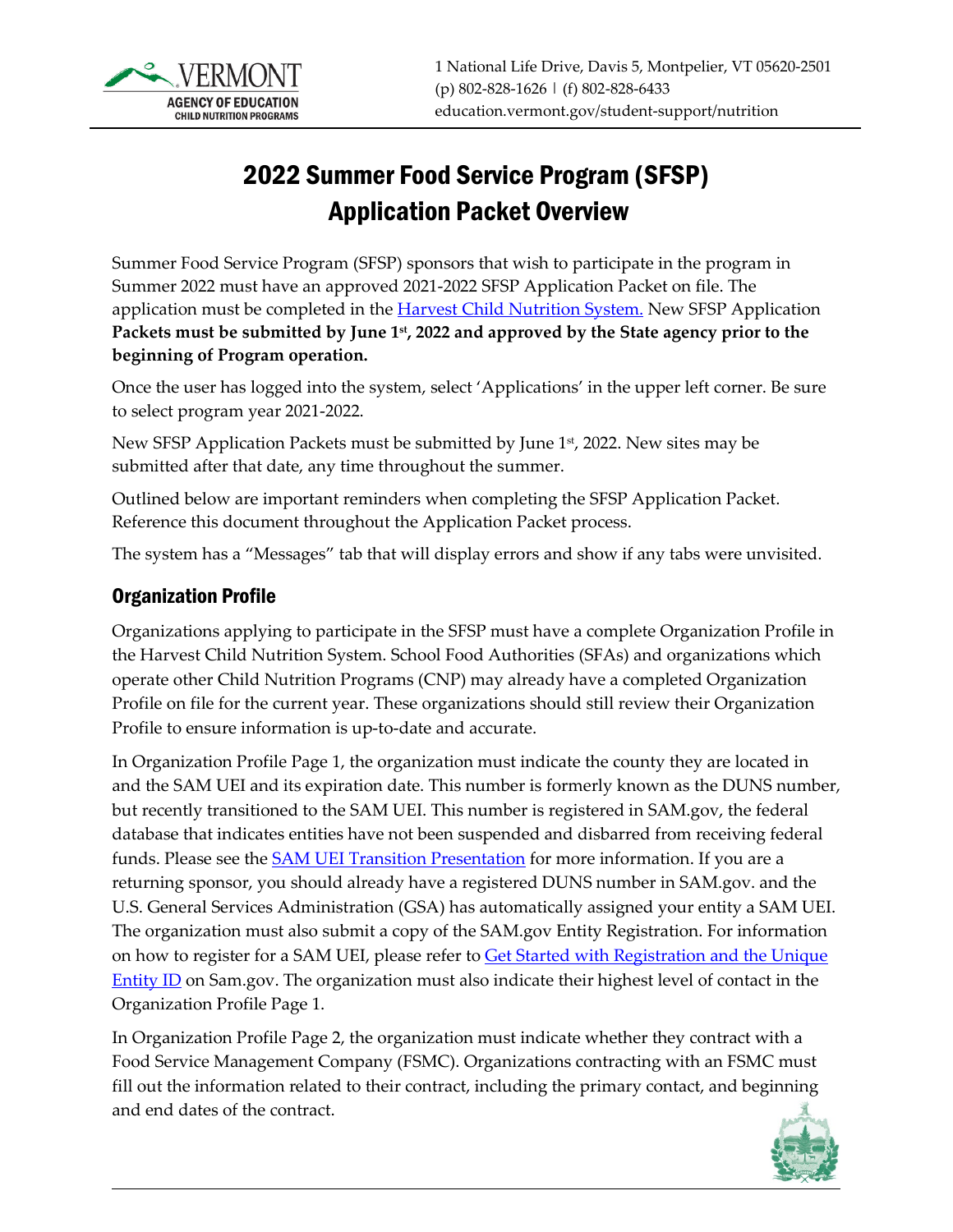In Organization Profile Page 3, the organization must select the Program(s) they will be participating in (SFSP) and their entity type. Once the information has been entered into each page of the Organization Profile, navigate to the Acknowledgement and Certification tab to submit.

The Organization Profile will be automatically accepted by the system.

# Organization Application

Select "Applications" and under Summer Food Service Program select "Create Application for 2021-2022". If operated the program last year, a message will pop up asking, "Would you like to preload the application with last year's data, if it exists? Copying data from the prior year may take a while in you have a lot of sites." Please be sure to update any necessary information, including current dates and contact information. For those organizations that operated SFSP in School Year 2020-2021 and are carrying over last year's application information: keep in mind that the "Begin Date" in the Org Info tab of the Organization Application will display as the beginning of last school year. Please pay particular attention to the new questions added to the packet.

Please note that for sites that have their information carried over, the status of the site will show as "In Progress". If the Organization Application and at least one Site Application are completed and submitted, all of the "In Progress" sites will then show as "Submitted." Even the sites where the information was not updated, and all questions were not completed, will now show as "Submitted."

The functionality to delete Site Applications or Meal Preparation Facilities from the packet that will not be operating in the current year is available in the system. The options in the Action column will be to "Open" or "Delete" the site(s). If you select "Delete", a warning message will appear that asks, "Are you sure want to delete the site application?" If you select "No", the system will continue to display the screen with the list of Site Applications. If you select "Yes", the site Status will show as Deleted and the Action will show the option to "Start" the site.

# Ethnic and Racial Data

• Using the link provided in the instructions, the organization must search for the county in which the Sponsor's office is located to obtain ethnic and racial data of the population in that geographical area. This information must be entered for both Ethnicity and Race. Ethnicity and race are separate categories.

# **Training**

- The Sponsor must indicate that someone from the organization has received the mandatory SFSP training from the State agency, "Did the Sponsor Administrator, SFSP Director or Contact Person, attend this year's state training?" The positions listed in this question are all fields in the Contact Info tab. If none of the individuals named in those fields in the Contact Info tab attended the training, please provide the name of the sponsor representative that did attend training.
	- o If staff participated in the live Summer Meals Sponsor Training webinar on April 26<sup>th</sup>, 2022, enter that date. If they watch the recording, enter the date of viewing.

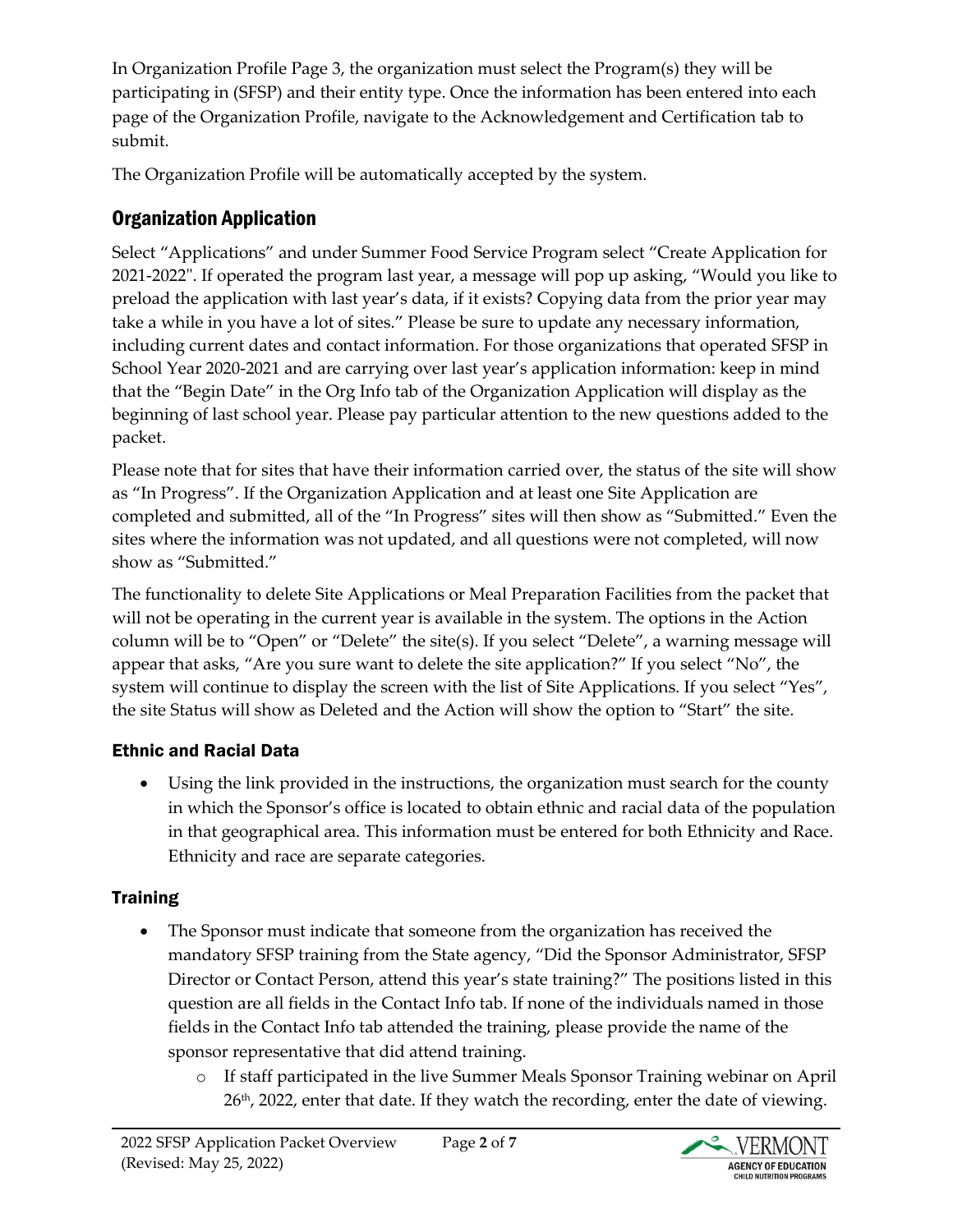- o Staff must watch the recording or read through Summer Meals Training Summer 2022. For either method of training, enter the date of completion.
- Enter the planned date to provide the SFSP training to all other individuals involved in program operation and implementation and the name of the person responsible for providing the training, or ensuring that it is completed.

#### Budget

- The Operating Reimbursement and Administrative Reimbursement sections populate based on information entered in the Site Application(s). **Please complete the Site Application(s) before the Budget tab**. The Budget tab multiplies the projected Average Daily Participation for each sites' meal service by the days of operation and by the applicable reimbursement rate.
- The Budget tab includes more questions than asked in previous years' SFSP Application Packets. This is designed to capture a more comprehensive picture of program operation. Please make the best educated projection. The costs should be based on operation from beginning of program operation to the end of program operation in summer 2022. The Operational Staff and Administrative Labor is reported by "# of Days per Month" and "# of Months".

## Meal Preparation Facilities

• For sites with vended meals agreements, Food Service Management Company (FSMC) contracts, and/or central kitchens that will send meals to other locations, answer "yes" to the question, "Do you have central or vended meal preparation facilities to document?" To create a new facility, select "Add Facility" on the far right of the screen. For selfpreparation central kitchens, select "Self-prepared Central Kitchen". For FSMC sites, select "Vended by Food Service Management Company (FSMC)".

# Site Application(s)

Complete a Site Application for each of sites where meals are served. Distribution locations should not have their own Site Application, and should instead be counted under the Site Application where the meals are being prepared. Distribution locations include: busses or vans parked at a bus stop for a brief period to pick up meals for home consumption, or direct delivery to households. If meals are being delivered to households, written permission from the household must be obtained and kept on file. If you have questions about distribution locations, please contact the State agency.

Site information can be updated throughout the summer, however it must be submitted and approved prior to implementation. It is critical that Site Applications contain the most up to date information possible, as this information is regularly provided to the USDA and open site information is used to populate the [USDA Meals for Kids Site Finder](https://www.fns.usda.gov/meals4kids) and 2-1-1, the United Way-run resource hotline.

New sites can be added at any time throughout the summer, however no reimbursement will be received for meals served at these sites prior to the approval of the Site Application.

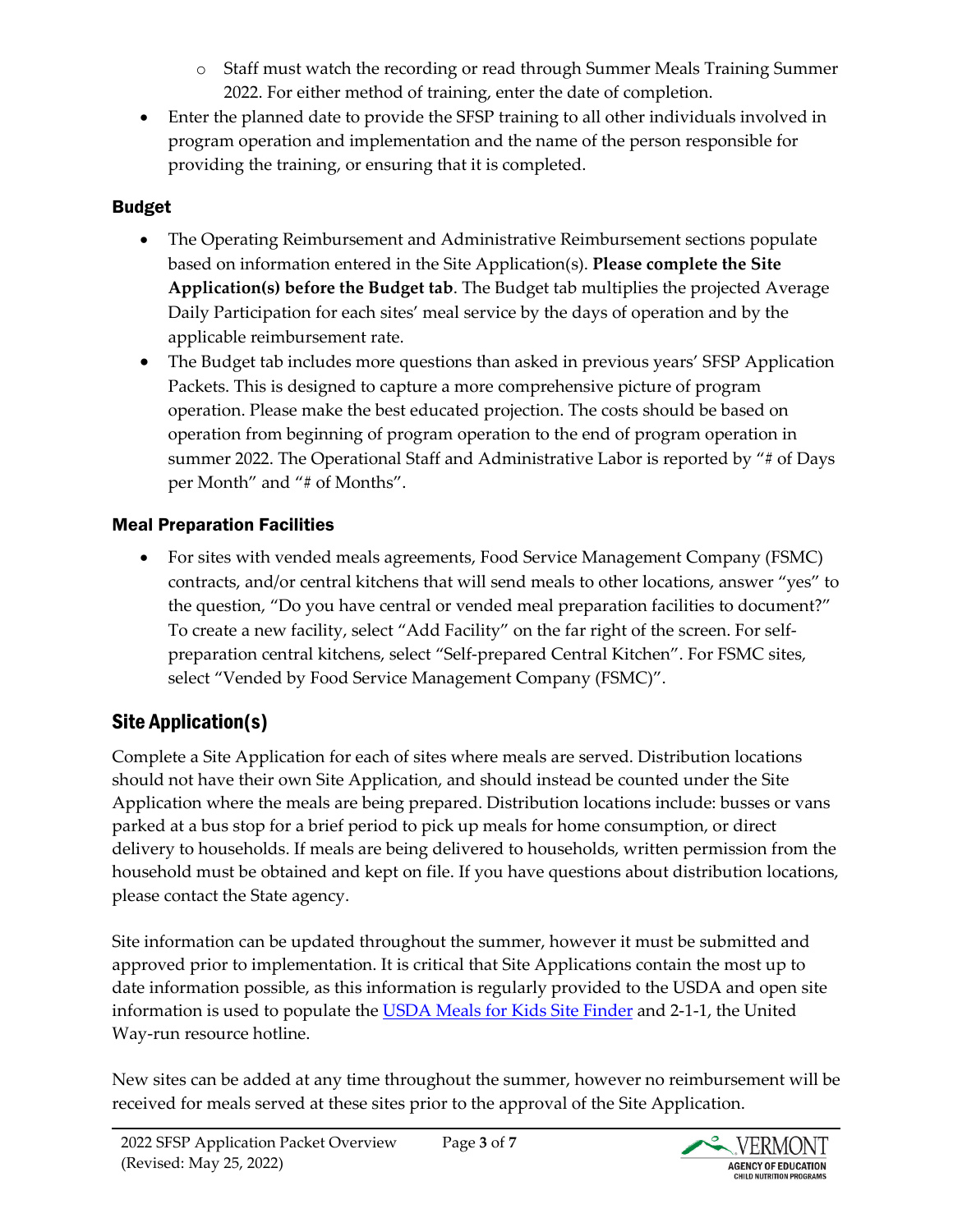#### Site Information

• Be sure to include the correct site county in the Physical Address. This is a factor in determining the applicable reimbursement rate.

#### Site Type and Eligibility

"Is your site an academic summer school?" Closed-Enrolled sites cannot just serve academic summer school programs. For these purposes, "academic summer school" is defined as a program operated by the SFA/school that students are required to attend, or that would result in a grade on the student's transcript. Most programs in Vermont are considered "enrichment" rather than "academic" programs.

- If the site did not operate last year, a date must be entered for the pre-operational visit. Sponsors must conduct the pre-operational visit prior to the start of Program operation.
- In the SITE TYPE section, if you are using School Data or Census Data to establish an Open, Open Restricted, or Closed-Enrolled site, work with Jamie Curley, [jamie.curley@vermont.gov,](mailto:jamie.curley@vermont.gov) to determine which information to use.

#### If the site qualifies through School Data:

If the site is located at a school with 50% or more Free and Reduced-Price eligibility in the most recent Site Enrollment Report, the system will automatically populate this information.

If this is not the case, the system will ask "Are you using an alternate option as instructed by the State agency?" This option should only be selected with explicit permission from the State agency. If not, please select "No" and proceed to the other options.

The site may use:

- A subsequent month where a school is eligible. Enter the month, F&R%, school name, SFA name, and program year of school data.
- If the site is not located at a school, but in the attendance area of a 50% or more F&R school, or if the site is a school using a different school's free and reduced-price information, enter the following:

**Month and Year of Eligibility, Percentage, and Program Year of School Data:** If using the school's official [Free and](https://education.vermont.gov/documents/edu-nutrition-2022-free-and-reduced-eligibility-report) Reduced percentage from the current year, Free and [Reduced Eligibility Report on the Child Nutrition Programs webpage,](https://education.vermont.gov/documents/edu-nutrition-2022-free-and-reduced-eligibility-report) put 10/31/2021 as the month and year of eligibility and 2021-2022 as the program year of school data. If the school reaches 50% or more free and reduced eligibility in any month from November 2021 to June 2022, that percentage may be used instead of the official number from the Free and Reduced Eligibility Report. Enter that month and year and in the month and year of eligibility. The day does not matter in this case. Enter 2021-2022 as the program year of school data. If the school's official Free and Reduced percentage from a previous year is used, using the 5-year flexibility provision, put 10/31 and the

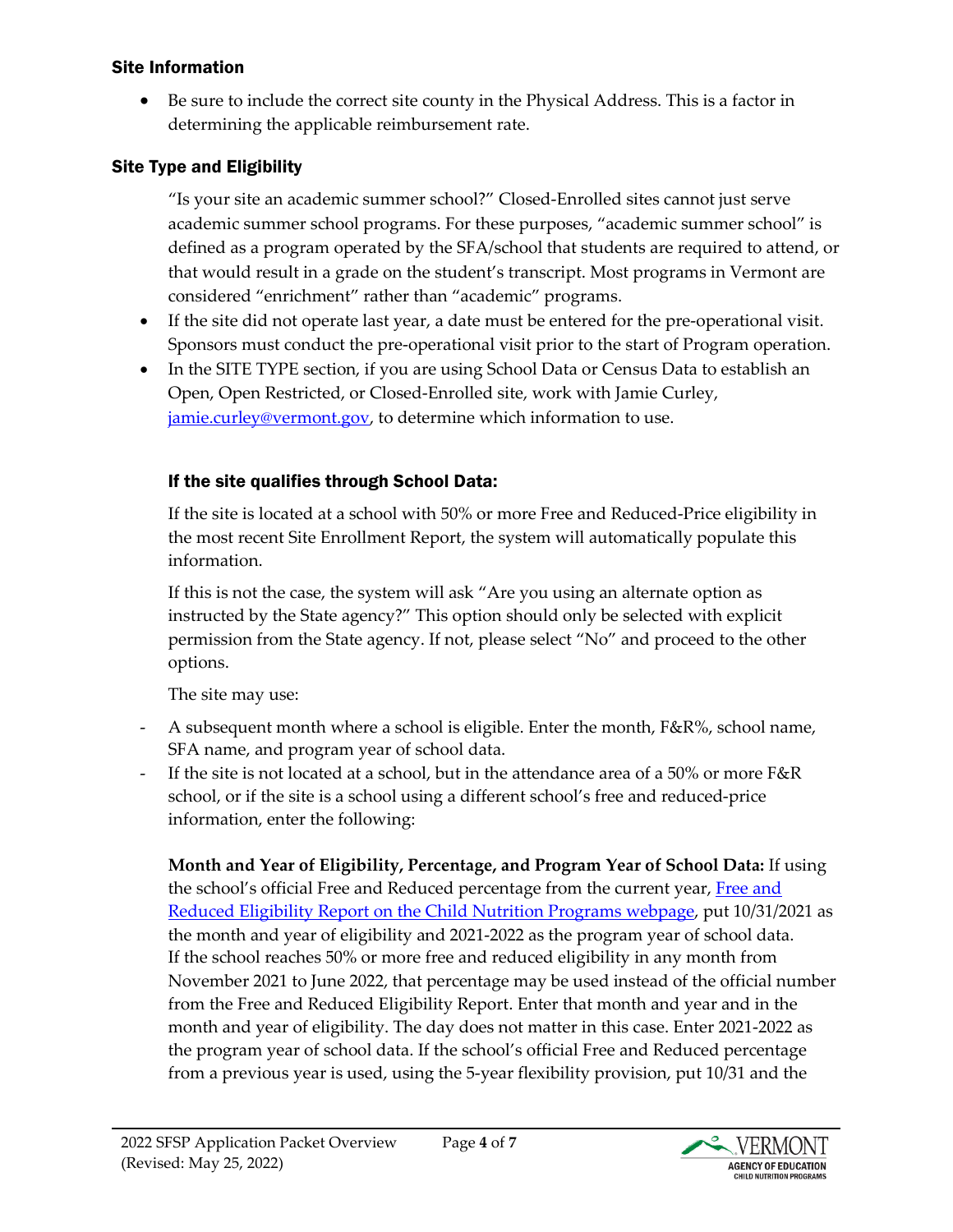relevant year in month and year of eligibility and the applicable program year in the program year of school data.

**School Name:** Enter the school's name.

**SFA Name:** Enter the SU or SD name.

#### If the site qualifies through Census Data:

**Percentage of Eligible Children:** Enter the SFSP: Percent 0-18-year-olds eligible. If that number is not 50% or above, please enter the number listed for CACFP: Percent 0-12 year-olds eligible.

If this is not the case, the system will ask "Are you using an alternate option as instructed by the State agency?" This option should only be selected with explicit permission from the State agency. If not, please select "No" and proceed to the other questions.

**Block Number:** Enter the 12-digit Block Group number. **Group Number:** Enter the 11-digit Census Tract number. **Census Data Year:** Enter the year of the data.

**Age Range:** Indicate whether the percentage used represents "0-12 year olds" or "0-18 year olds".

## Site Operation

- Sites may select "Cafeteria Style", "Unitized meal", or may select "Other". Closedenrolled and camp sites will also have the option to select "Family Style".
	- o Sponsors with a FMSC or vended meals agreement must submit a [SFSP Unitized](https://education.vermont.gov/documents/SFSP-Unitized-Meal-Waiver)  [Meal Waiver](https://education.vermont.gov/documents/SFSP-Unitized-Meal-Waiver) if they wish to serve non-unitized meals.
- "Are you requesting a waiver for the First Week Site Visit?" First week visits are not required for sites that operated successfully in the previous year and sponsors that successfully participate in the CACFP or the NSLP.
- "When sponsors collect their free and reduced-price meal applications, these forms must conform to USDA regulations and guidelines." For Open, Restricted Open, and Closed-Enrolled in Needy Area sites, the response should be "We do not collect free and reduced-price meal applications."

## Ethnic and Racial Data

Enter the ethnic and racial data information for the site. This must include the actual number of students/children. The system will calculate and display the applicable percentages. The numbers entered should not add up to 100, unless there are 100 students/children at the organization. Current USDA Guidance does not allow the reporting of additional categories, such as "Two or More Races." If there are racial categories not on this list, do not report them. This may mean that your totals reported do not add up to 100%. That is not a problem. We have urged USDA to update this guidance in the future to accept additional categories.

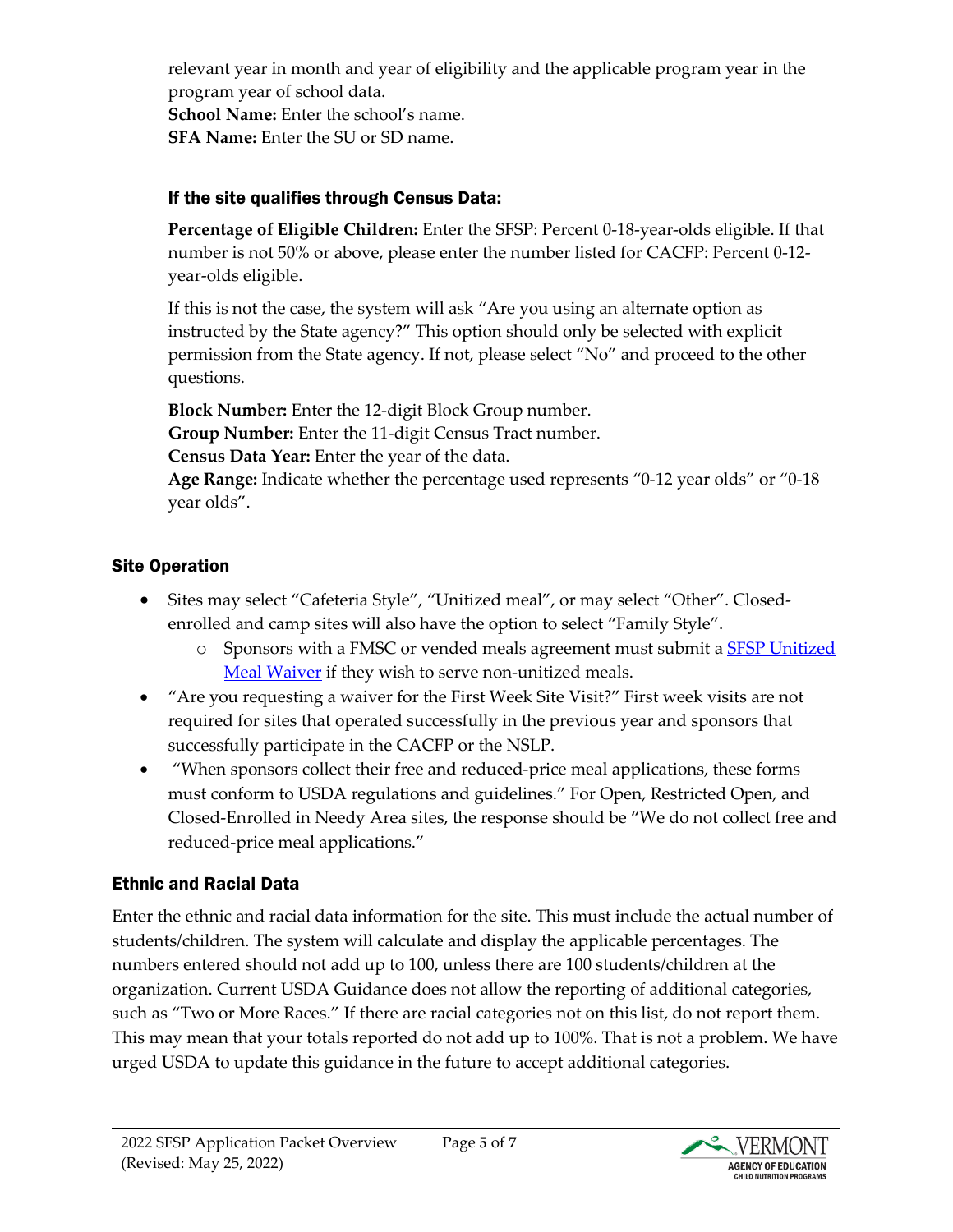Please use the information collected from the Racial and Ethnic Data Forms last year for returning sites and for new sites, please use the most appropriate method from the options below.

On May 17th, 2021, USDA release[d CACFP 11-2021, SFSP 07-2021 Collection of Race and](https://fns-prod.azureedge.net/sites/default/files/resource-files/CACFP11_SFSP07s.pdf)  [Ethnicity Data by Visual Observation and Identification in the Child and Adult Care Food](https://fns-prod.azureedge.net/sites/default/files/resource-files/CACFP11_SFSP07s.pdf)  Program [and Summer Food Service Program – Policy Recission.](https://fns-prod.azureedge.net/sites/default/files/resource-files/CACFP11_SFSP07s.pdf) Racial and ethnic data is no longer to be collected by visual observation.

#### **School Food Authority (SFA) Sponsors**

School Food Authority (SFA) sponsors may use the information collected by the registrar at the beginning of the school year.

#### **Non-Profit Sponsors**

Non-profit sponsors may use the information collected by their local SFAs. The State agency will provide this information upon request to the non-profit sponsors.

#### **Sponsors of Camps**

Sponsors of residential and non-residential camp sites, which collect meal applications, will use the information reported on the back of the applications. Children must not be asked to identify their own race and ethnicity.

#### Meal Service Information

Indicate whether the site is "Self-preparation at the site" or "Meal Preparation Facility". Sites that receive meals through a vended meals agreement, FSMC contract, and/or meals that are delivered or picked up from a central kitchen must select "Meal Preparation Facility (Central Kitchen or Vended Site)". Sites that receive vended meals through an FSMC or other vendor, or receives meals from a central kitchen, must answer "yes" to the question, "Do you have central or vended meal preparation facilities to document?".

#### Meal Service Operation

- Select the meal types to be served at the site. Note: non-camp sites cannot receive SFSP reimbursement for lunch and supper in the same day at the same site.
- Please enter '0' for months with no days of operation in the "Projected number of days the site will serve meals each month".
- For each meal type selected, provide the "Maximum Program Capacity (# of children)" for the site and the "Projected Average Daily Attendance (#of children).

#### Waivers

There is a section for Meals Service Operation waivers and a section for Monitoring waivers. Only open and closed-enrolled sites can request the meal service operation waivers of noncongregate meal service and parent/guardian pick up without children present. A COVIDrelated reason is required for all waivers. The State agency is going to be very broad in our interpretation of a COVID-related need; reasons such as growing case counts, outbreak prevention, fear and anxiety around congregating, and staff burnout are acceptable reasons.